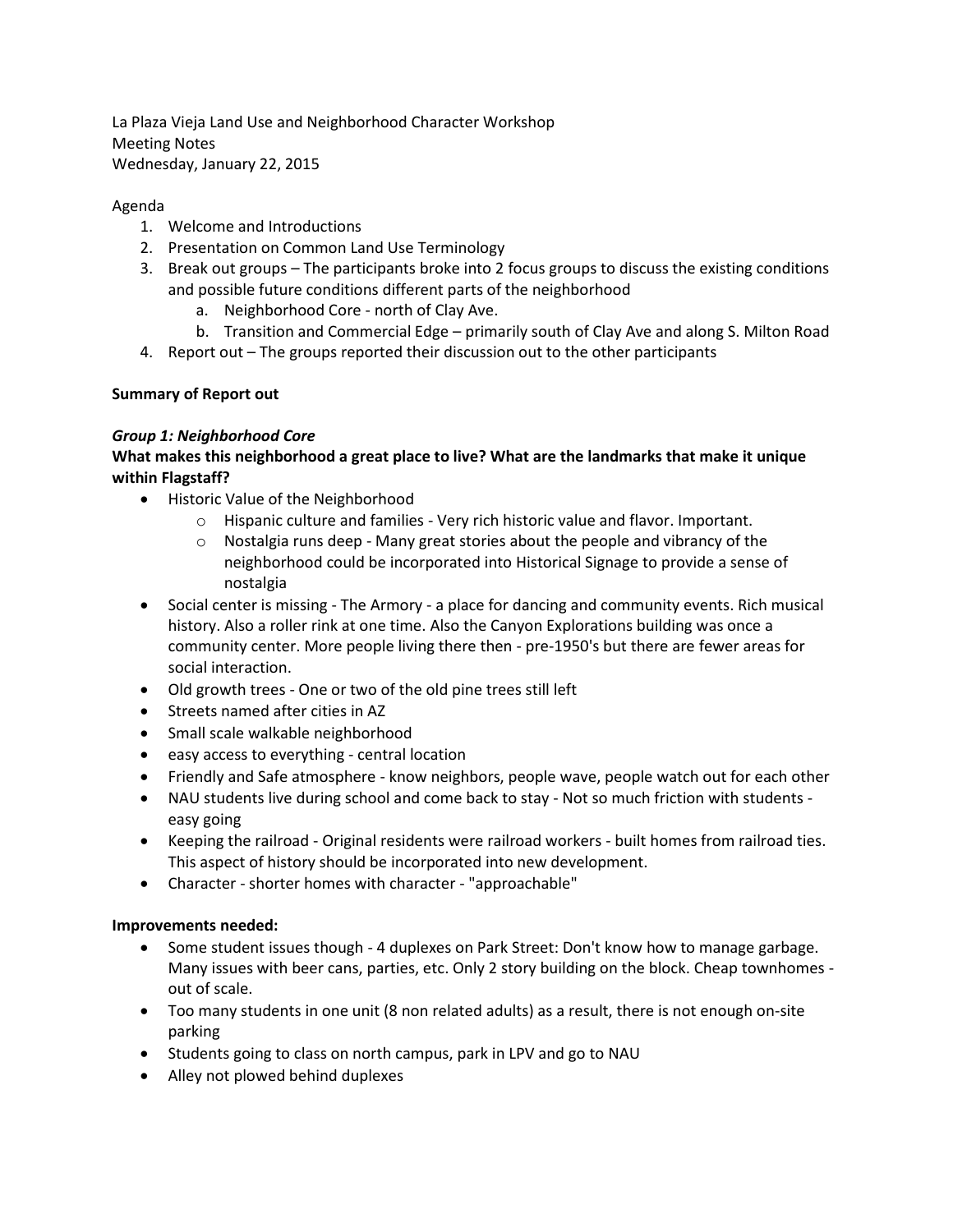La Plaza Vieja Land Use and Neighborhood Character Workshop Wednesday, January 22, 2015

- Need to protect the architectural and historic integrity of the neighborhood this will dictate size of houses and how many live within them
	- o Height restriction for the neighborhood
	- $\circ$  Establish design and architectural standards appropriate for the neighborhood smaller, modest homes most desirable.
	- $\circ$  Protect view sheds too many have been compromised. Drury Inn not inviting a monstrosity. Lost viewshed of historic bldgs. on campus
	- o Railroad is part of LPV history use it as a design influence. Use of historic colors, textures, and materials as a design standard. Use colors and materials in the church as an influence.
	- $\circ$  Design review process for LPV? Historical signage standards and signs explaining the history.
	- o Clarify historic district
- Pedestrian crossing of the railroad needed Florence Walnut project may move forward soon.
- Community garden needed Natural Grocers has a plan to put one on their property for residents

### **What is the relationship between residential core and activity centers?**

- Residents may use the activity centers but not the other way around. This neighborhood is already used to the idea of Activity Centers
- Safety with road crossings esp. Rt. 66
- Zoning processes will safe guard the nbh. from development
- College America could be out of scale in some places but is OK because it's on the edge
- Need to deal with the back of structures: plain graffiti, shadows, unsightly
- RT 66 a lost opportunity in Flagstaff should be celebrated and embraced a lot more. e.g. at Route 66 and Milton

# *Group 2: Commercial Edge and Transition*

# **Commercial Edge**

- Difficult access for current residents because of congestion on Milton and 66.
- Most current commercial uses serve students and tourists
- It would be nice to have more that serve residents such as café's, restaurants, bike shops
- Blending commercial and residential uses
- Neighborhood scale commercial could work set back from Route 66 and Milton if it is not tall and scales appropriately from the arterial to the residential area.
- Interior neighborhood businesses are not going to get enough traffic for some services because of visibility and access issues.
- Compatibility is the key to commercial edge fitting the community needs What are we inviting into the neighborhood?
- Concern on the urban feeling of redevelopment -"urban and ugly"
- Taller buildings take away the viewshed
- The Corner of Milton and 66 is the "entrance of the city" or the gateway of downtown.
- Maintaining the character of Flagstaff and Creation of a corridor that brings people into the downtown are reasons architecture of the edge is important.
- Make the backs of buildings look as good as the front.
	- o The Route 66 should be celebrated in the commercial edge instead of hidden
	- o Don't hide the neighborhood